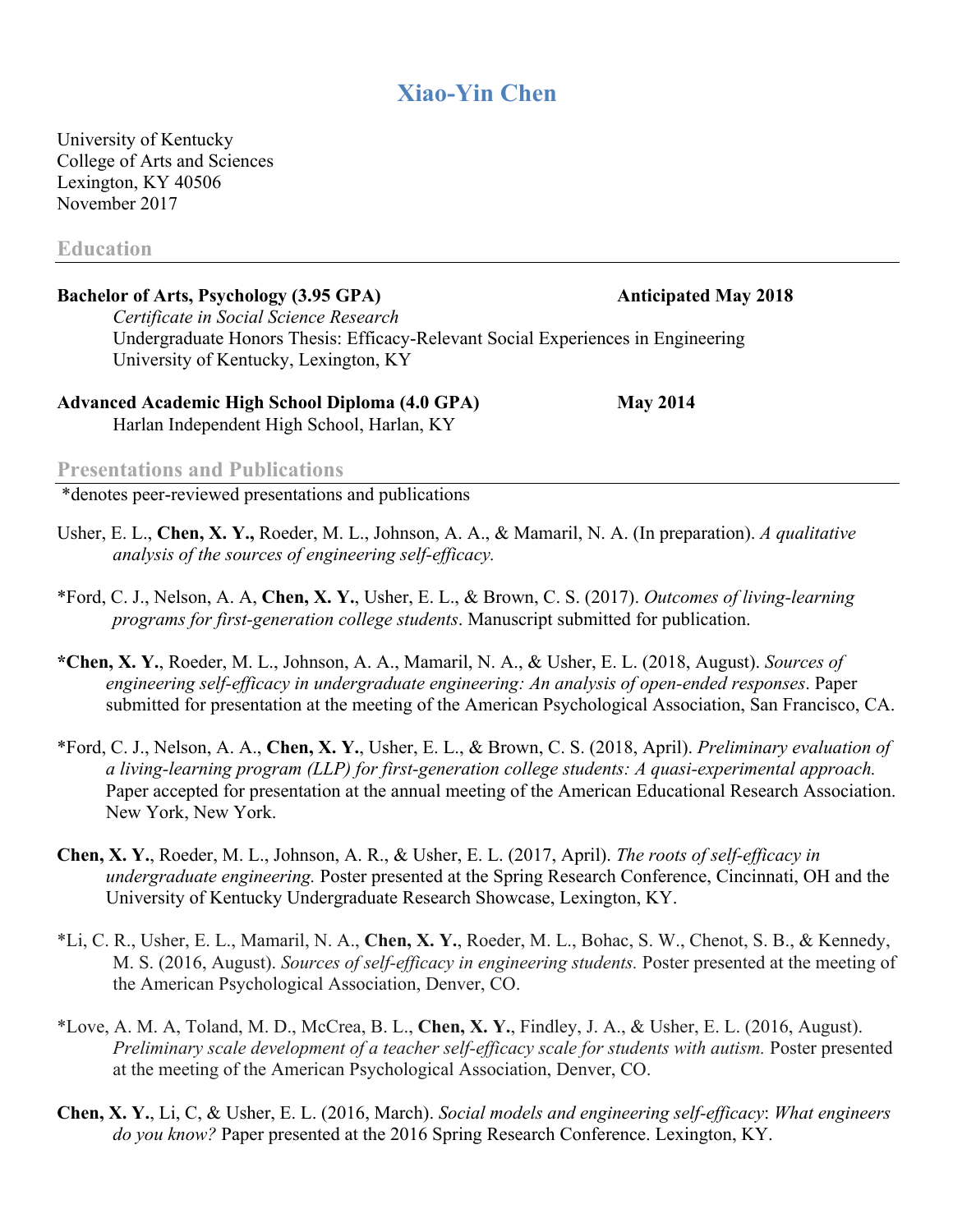## **Research Experience**

## **P20 Motivation and Learning Lab Director: Dr. Ellen L. Usher**

*Lab Manager (Paid Position)* **Fall 2017 to present**

• Responsibilities: Coordinating weekly lab meetings and other lab activities; Supervising 15 undergraduate and graduate lab members; Management of all lab datasets; Writing manuscripts and various proposals (e.g., IRB, grant, and presentation proposals)

*Research Assistant* **Fall 2014 to Summer 2017**

- Project(s): Engineering Motivation and Beliefs; Scale Development for Teaching Self-Efficacy for Students with Autism; Motivation in Alternative Schools
- Responsibilities: Project leader for a study concerning undergraduate engineering student motivation and beliefs; Conduction of literature searches and literature reviews; Collecting. entering, cleaning, and analyzing data; Developing surveys with research team; Writing manuscripts and various proposals (e.g., IRB, grant, and presentation proposals)

## **Center for Equality and Social Justice Director: Dr. Christia Brown**

*Undergraduate Research Fellow (Paid Position)* **Fall 2017 to present**

- Project(s): UK Reflective Activities Project (A social belonging intervention implemented to first-year undergraduate students)
- Responsibilities: Supervising mass survey administration to all first-year undergraduate students in CIS/WRD 110 and 112 courses ( $N = 3,300$ ); Communicating with the Office of Institutional Research, research participants, and course instructors; Developing surveys and intervention conditions with research team

# **Adolescent Risk Behavior Research Lab**

## **Director: Dr. Gregory Smith**

*Research Assistant for Heather Davis* **Fall 2017 to present**

- Project(s): Eating and Emotions Study
- Responsibilities: Attending weekly meetings; Collecting data in a laboratory setting; Constructing Qualtrics surveys; Supervising data collection procedures.

## **Professional Service and Experience**

**Society for Research on Adolescence April 2018 Undergraduate Scholars Program** 2018 SRA Biennial Meeting Minneapolis, MN

## **Invited Guest Speaker Fall 2017**

PSY 195 Orientation to Psychology University of Kentucky

• Details: Invited to lead a discussion concerning involvement opportunities at the University of Kentucky relating to Psychology.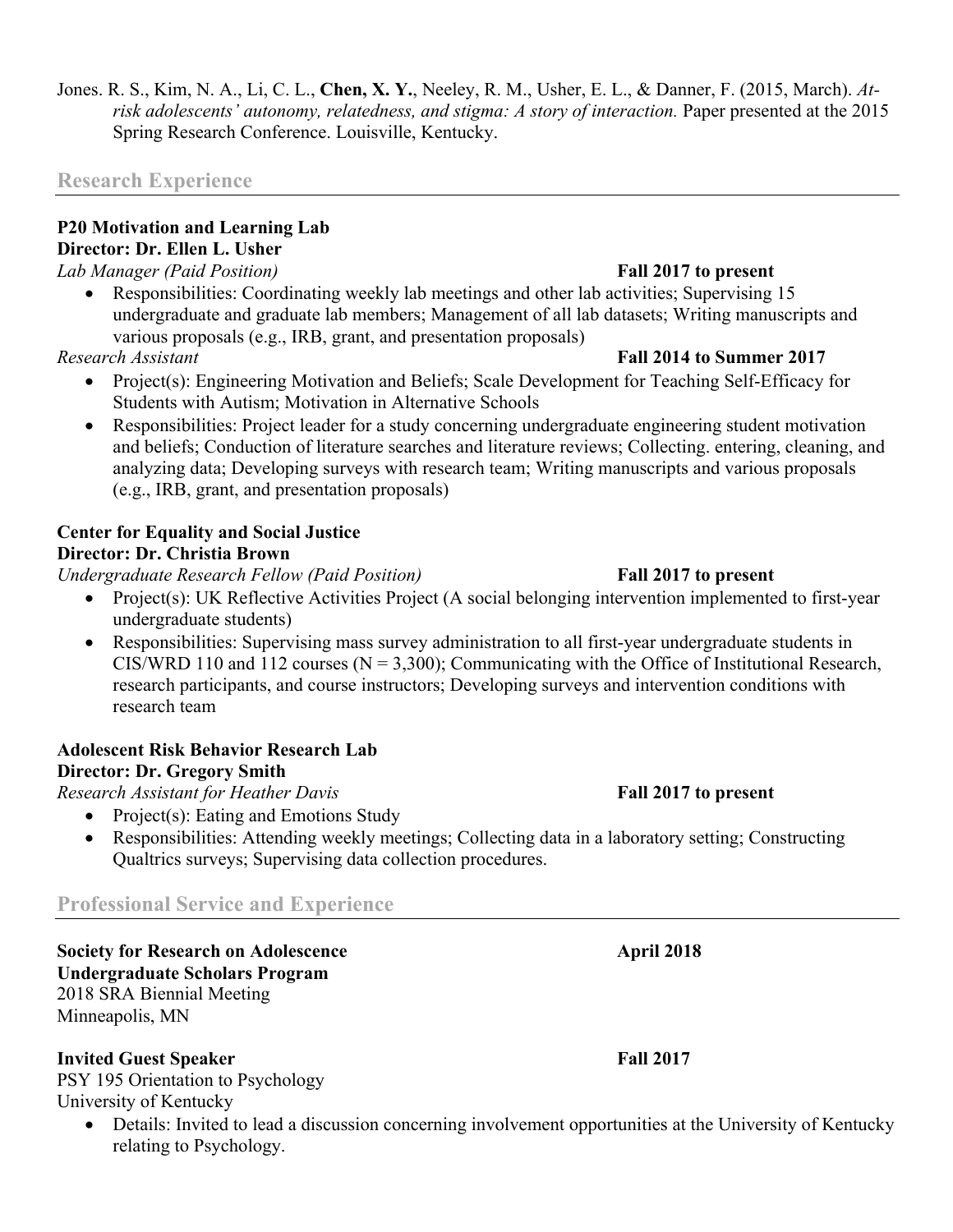• Responsibilities: Spoke to two sections of PSY 195 about personal research and internship experiences

## **Harris Psychological Services Center—Lexington, KY** August 2017 to present

*Clinic Assistant (Unpaid Internship)*

- Details: The Harris Clinic is a training facility for graduate students in clinical psychology.
- Project(s): Marketing internship project
- Responsibilities: Assisting therapists with various clerical duties (i.e., answering the phone, scheduling, and overseeing payments, scanning paperwork); Attending weekly clinic assistant classes, staff meetings, and speaker presentations; Scoring psychological assessments; Observing intake appointments and shadowing therapists

# UK Psychology Peer Tutoring Program—Lexington, KY August 2016 to December 2016

*Peer Tutor (Unpaid Internship)*

- Details: Peer tutor for an undergraduate introductory psychology course (PSY 100) consisting of 300+ students.
- Responsibilities: Held weekly office hours for students seeking help with their coursework or studying habits; Implemented exam review sessions; Attended lectures; Proctored exams.

# **UK Mountain Cats — Lexington, KY 2015 to 2016**

*Short Term Trips Chair*

- Details: UK Mountain Cats is a program established to connect University of Kentucky and Eastern Kentucky students through outreach and mentorship programs to create lasting mutually beneficial relationships
- Responsibilities: Planned and lead a series of weekend trips for undergraduate students to volunteer and connect with communities in Appalachia; Communicated with students and other on-site members to discuss itineraries; Coordinated educational workshops to facilitate discussion amongst participants as well as lead them on sites; Provided and oversaw service for sites in eastern Kentucky

# **UK Mountain Cats Site Leader (Multiple Sites)**

*Lexington, KY (Pen Pal Day)* **April 2016**

• Responsibilities: Planned and hosted Pen Pal Day, in which high school students from the David School (an alternative high school in eastern KY) toured the University of Kentucky; Coordinated activities and oversaw 30+ undergraduate student volunteers and 50+ high school students.

*Harlan, KY (Short Term Volunteer Trip)* **April 2016** 

• Responsibilities: Planned and led a weekend community service trip to the Boys and Girls' Club, Christ's Hands (homeless shelter), and Pine Mountain Settlement School in Harlan County, KY; Led relationship building exercises and oversaw ten undergraduate student volunteers

*Floyd County, KY (Short Term Volunteer Trip)* **November 2015** 

• Responsibilities: Planned and led a weekend community service trip to the David School, an alternative high school in Floyd County, KY; Led relationship building exercises and oversaw ten undergraduate student volunteers

# **UK Medical Brigades — Nuevo Paraiso, Honduras January 2016**

*Global Brigader (Volunteer)*

• Responsibilities: Triaged patients in a make-shift healthcare clinic in a rural community of Honduras; Communicated with patients in Spanish. Recorded patients' basic vitals (i.e., blood pressure, temperature, weight, and height); Shadowed/assisted physicians and pharmacists; Provided public health assistance by building eco-stoves for families and led an educational Children's Charla teaching basic sanitation.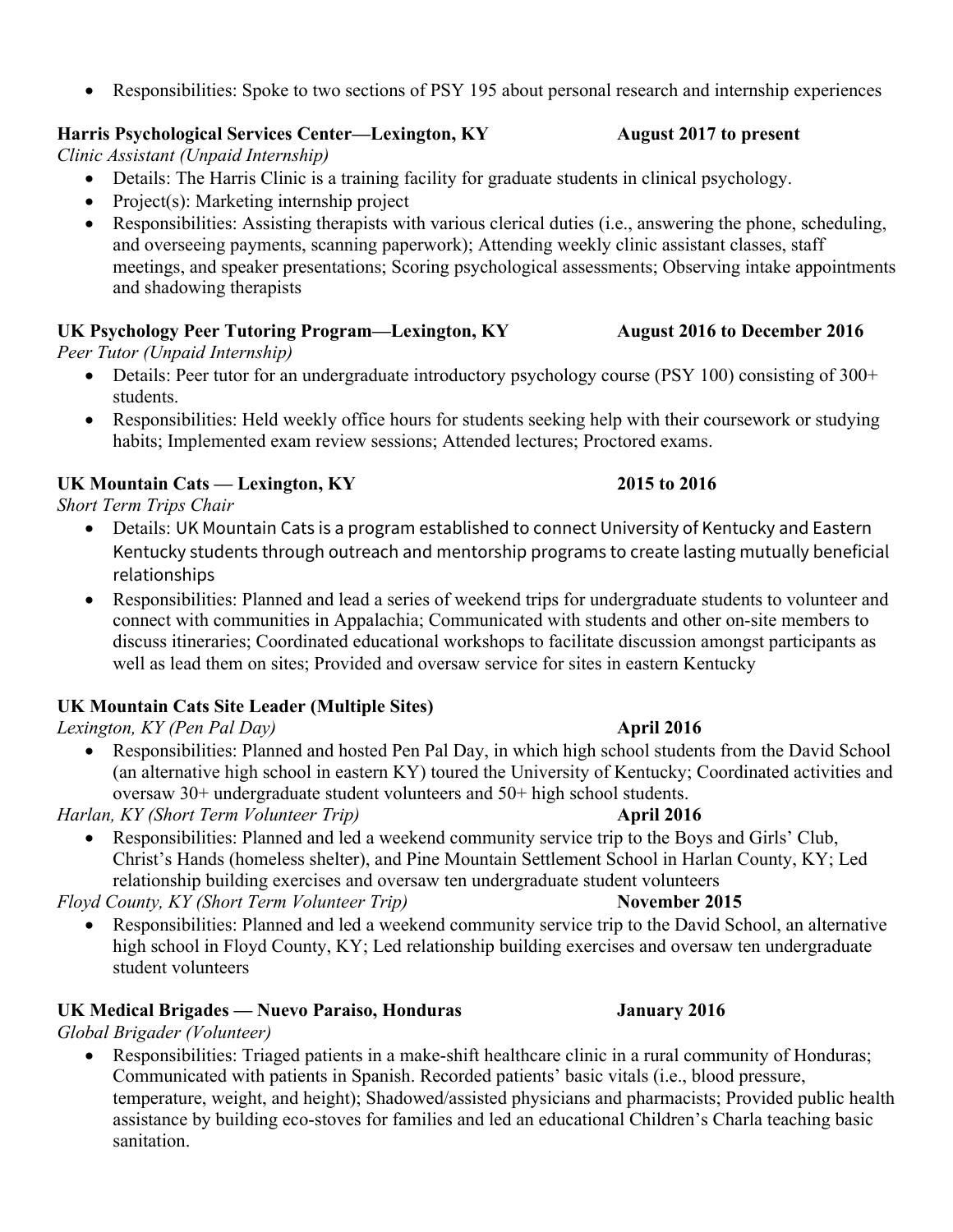## **Kentucky One Health, Saint Joseph East — Lexington, KY 2014 to 2016**

*Volunteer in the Neonatal Intensive Care Unit at the Women's Hospital*

• Responsibilities: Assisted Charge Nurse in the care of new born infants (i.e., feeding, diaper changing, bottle feeding); Tasked with restocking medical supplies and cleaning equipment; Greeting patients and visitors

## **Work Experience**

## **Private Math Tutor—Lexington, KY January 2017 to August 2017**

*Tutor for Lee Family (Paid Position)*

• Responsibilities: Tutored eighth grade student according to KY Common Core Standards; Reviewed concepts presented in student's class and provided homework assistance; Introduced advanced concepts to prepare student for next course (i.e., Advanced Geometry, Trigonometry)

## **UK Center for Student Involvement — Lexington, KY 2014 to 2015**

*Student Assistant for Student Involvement (Paid Position)*

• Responsibilities: Provided information services on student involvement for students on campus; Performed clerical duties; Directed students to desired services.

## **Cawood Ledford Boys and Girls' Club — Harlan, KY 2013 to 2014**

*Internship (Paid Position)*

• Responsibilities: Performed the role of a caretaker and mentor for middle to high school age students; Provided students with homework assistance and tutoring; Chaperoned club trips and events

## **Awards and Recognitions**

| University of Kentucky's Undergraduate Research Travel Grant<br>Project: Sources of Engineering Self-Efficacy<br>\$600.00                    | <b>Fall 2017</b> |
|----------------------------------------------------------------------------------------------------------------------------------------------|------------------|
| <b>Center for Equality and Social Justice Research Fellowship</b><br>Project: Freshman Belonging Intervention<br>\$3000.00                   | <b>Fall 2017</b> |
| University of Kentucky's Research & Creativity Fellowship<br>Project: Social Modeling Intervention on Engineering Self-Efficacy<br>\$2000.00 | Summer 2016      |
| <b>University of Kentucky Dean's List Recipient</b>                                                                                          | 5 semesters      |
| <b>University of Kentucky Psychology Scholar</b>                                                                                             | 2014 to present  |
| <b>University of Kentucky Presidential Scholarship Recipient</b><br>Harlan High School Valedictorian                                         | 2014<br>2014     |
| <b>Miss Congeniality, Scholarship Recipient</b><br>2014 Miss Harlan County Scholarship Pageant                                               | 2014             |